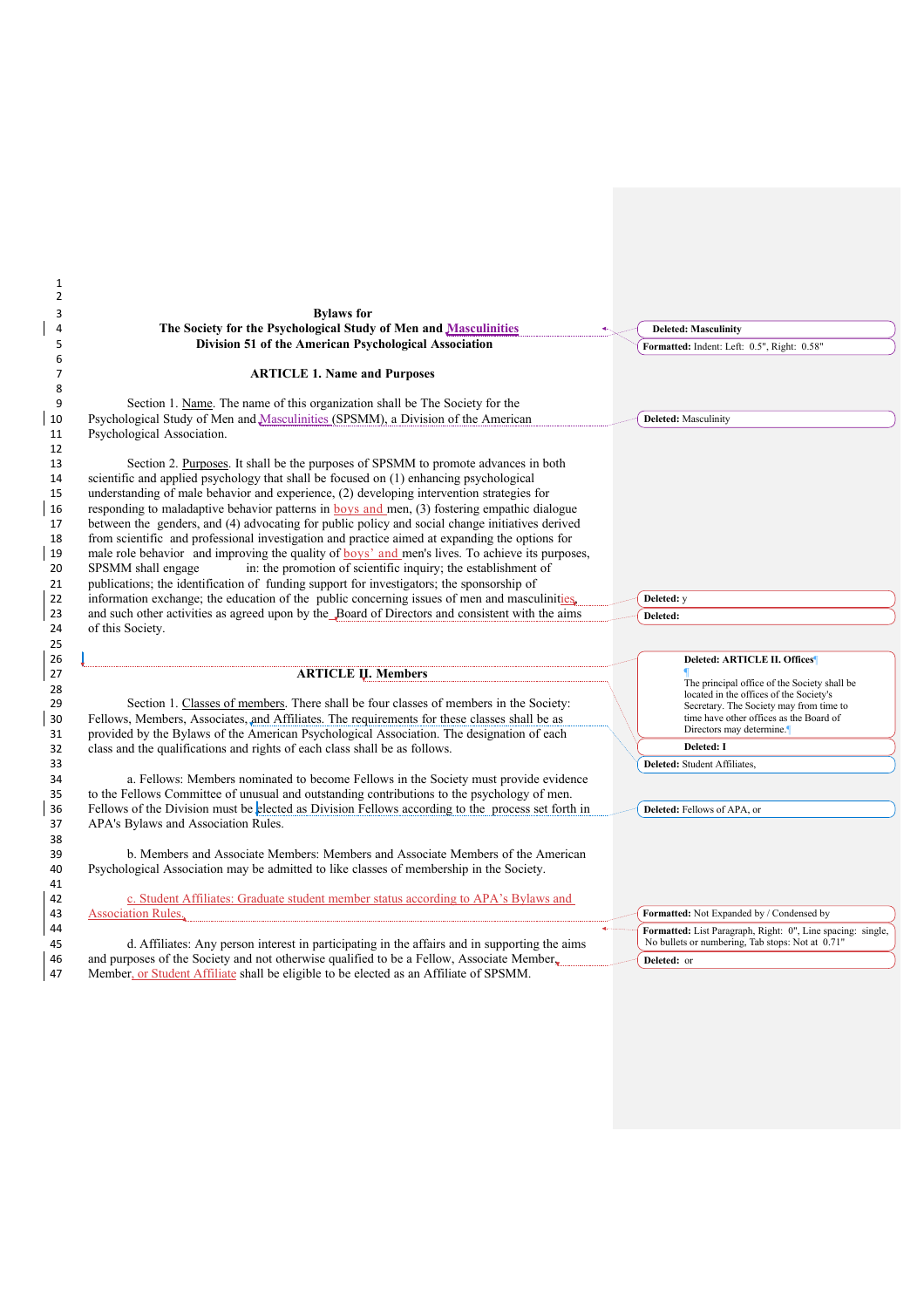67 Section 2. Voting and Other Rights. Each Fellow, Member, and Associate Member with 68 voting privileges in the APA shall be entitled to vote on any matter submitted to a vote of the 69 members, and serve on committees or special interest groups. Non-voting Associate Members and Affiliates shall not be entitled to vote. Affiliates shall not be entitled to vote.

72 Section  $\frac{3}{4}$  Termination of Membership. The Board of Directors, by affirmative vote of 73 two-thirds of the full Board, may suspend or expel a member for cause after an appropriate 73 two-thirds <u>of the full Board</u>, may suspend or expel a member for cause after an appropriate hearing Termination of membership may occur of any member who becomes ineligible for hearing<sub>. Termination of membership may occur of any member who becomes ineligible for</sub> 75 membership, including by defaulting on the payment of dues for the period fixed in these Bylaws.

77 Section  $\frac{4}{5}$ , Resignation. A member may resign at will, but such resignation shall not relieve the member of the obligation to pay any dues, assessments, or other charges thereto relieve the member of the obligation to pay any dues, assessments, or other charges theretofore 79 accrued and unpaid.

Section  $\frac{1}{2}$ , Reinstatement. Upon written request by a former member filed with the 82 Secretary, the Board of Directors may reinstate such former member with a two-thirds majority<br>83 vote of the full Board, who was otherwise qualified as per Sections 1a, b, or c to membership vote of the full Board, who was otherwise qualified as per Sections 1a, b, or c to membership 84 upon any such terms as the Board of Directors deem appropriate.

## 86 **ARTICLE III. Meeting of Members**

88 Section 1. Regular Meetings. An annual meeting of the members shall be held 89 concurrently with the annual convention of the American Psychological Association for the transaction of such business as may come before the meeting. For the nurnoses of these Byl transaction of such business as may come before the meeting. For the purposes of these Bylaws, 91 the annual convention of the American Psychological Association shall be construed to mean 92 two days prior to the convention through two days after it.

## **Formatted:** Numbering: Continuous

Deleted: Section 2. Additional classes. At its discretion, the Board of Directors may create additional classes of membership.

Deleted: Section 3. Election of Members. An affirmative vote of a majority of the members of the Membership and Recruitment Committee signifying that an applicant has met the designated requirements for membership shall be sufficient for election to membership. All applicants for membership shall file with the Secretary a written application in such form as the Board of Directors shall from time to time determine. All persons who are members 104 of the Society for the Psychological Study of Men and<br>Masculinity at the time of the formation of the Society as APA Division 51 shall automatically be elected to membership in SPSMM, APA Division 51.

## **Deleted: 4**

109 **Deleted:** and

Deleted: , and Student Affiliate

**Deleted:** of all of its members

**Deleted:** who has been an Associate Member in good standing for at least five years

Deleted: Each Fellow and Member shall be eligible to hold office and to chair Committees. Each Fellow, Membe Associate Member and Affiliate shall be eligible to serve on Committees

## **Deleted:** 5

Deleted: Deleted: and may, by majority vote of those present at any

regularly constituted meeting, terminate the membership

Deleted: or suspend or expel any member who shall be in default in

124 **Deleted:** Article XII of

125 **Deleted:** 6

Deleted: by filing a written resignation with the Secretary,

Deleted: so resigning

# 128 **Deleted:** 7

129 **Deleted:** ¶

Section 8. Transfer of Membership. Membership in this Society is not transferable or assignable.

Deleted: V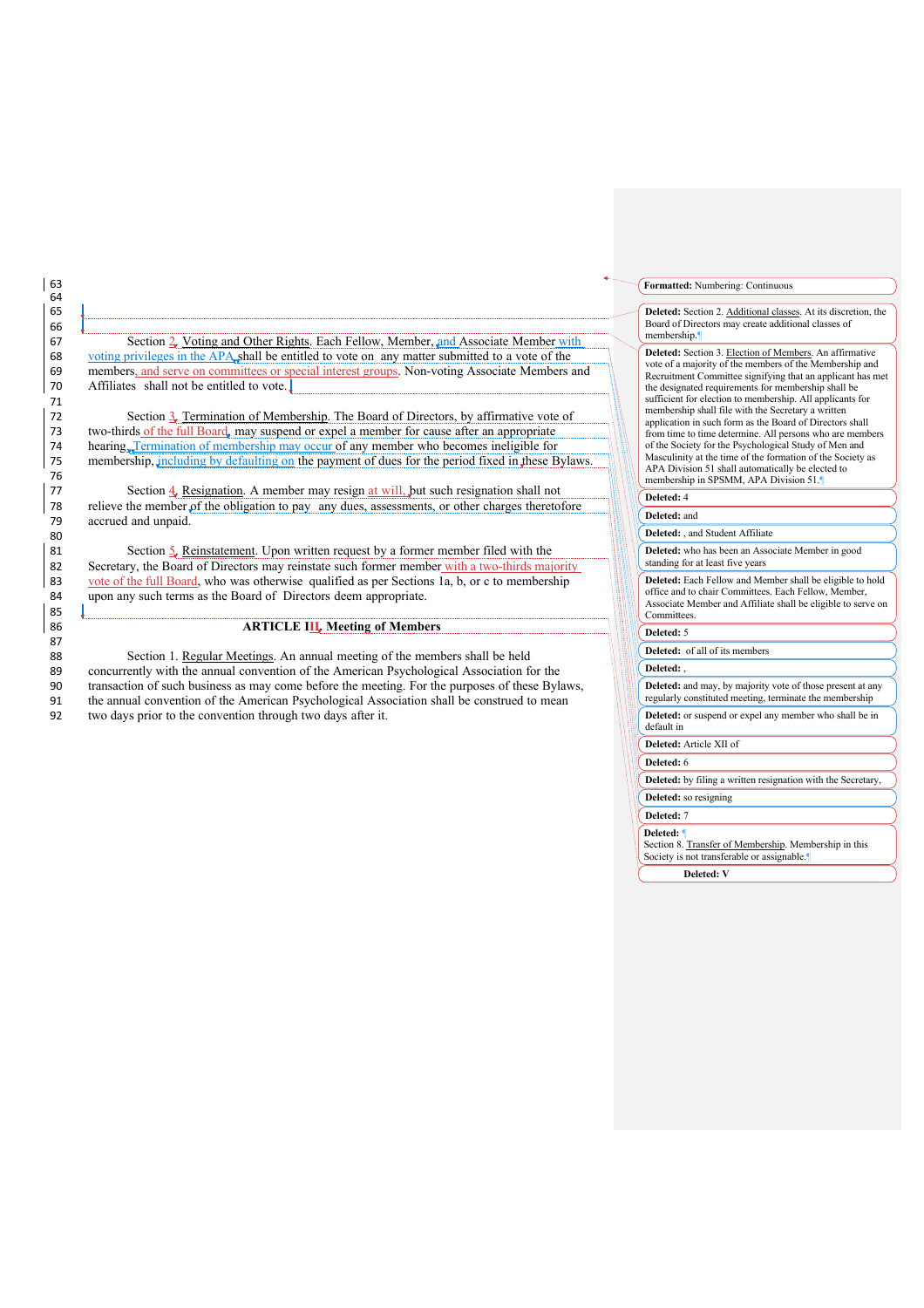135 Section 2. Special Meetings. Special meetings of the Board may be called by the 136 President. Special meetings shall be held within a reasonable period of time after receipt of a 137 valid request or on the particular date proposed in the request.

139 Section 3. Place of Meeting. The Board of Directors may designate any place as the place 140 of the meeting.

## Section 4. Proxies. Voting by proxy shall not be allowed.

133 134

138

141<br>142

143<br>144 Section  $5.$  Manner of Acting. A majority of the votes entitled to be cast, on a 145 matter to be voted upon by the members present, at a meeting at which a quorum is present, shall 146 be necessary for the adoption thereof unless a greater proportion is required by these Bylaws. 147 Except in cases where mail ballots are permitted under these Bylaws, voting may be 148 accomplished by closed written ballot or by a roll call of the members, but if a closed written<br>149 ballot is requested by at least 10% of the membership then a closed written ballot shall be take ballot is requested by at least 10% of the membership then a closed written ballot shall be taken.

150<br>151 Section  $6.$  Voting. Where the Board of Directors or officers are to be elected by members, 152 such election may be conducted by mail or electronic ballot. On all other matters, voting may be conducted by mail or electronic ballot if such a ballot is requested by two or more members of conducted by mail or electronic ballot if such a ballot is requested by two or more members of 154 the Board of Directors or requested in writing by fifteen percent of the members of the Society. 155 In such cases, the Secretary shall provide information about the matter to be voted on to each<br>156 eligible member within a reasonable time following the request for a ballot accompanied by. 156 eligible member within a reasonable time following the request for a ballot accompanied by, at the discretion of the Board of Directors, statements in favor of or and opposed to the motion. the discretion of the Board of Directors, statements in favor of or and opposed to the motion.

## 158 **Deleted:** members

159 **Deleted:** a two-thirds vote of the Board of Directors **Deleted:** . or not less than one-quarter of the members having voting rights

### $Deleted:$

Section 4. Notice of Meetings. Written notice stating the place, day, hour, and the proposed agenda of any regular meetings shall be delivered by mail to each voting member not less then thirty, nor more than ninety days before the date of such meeting. In case of a special meeting, or when required by these Bylaws, the purpose or purposes for which the meeting is called shall be stated in the notice and such notice shall be delivered by mail to each voting member not less than seven days before the date of such meeting. The notice of a meeting shall be deemed to be delivered when<br>deposited in the United States mail addressed to the member at his/her address as it appears on the records of the Society, with postage thereon prepaid.

Section 5. Informal Action by Members. Any action required to be taken at a meeting of the members, or any action which n a matrice of members, may be taken at a meeting of members, may be taken without a meeting with the consent of a majority of the members<sup>®</sup>  $18111$ 

Section 6. Quorum. No less than one-quarter of the voting **184 members shall constitute a quorum of any meeting. If a**<br>185 quorum is not present at any meeting of members, a majority 186 of members present may adjourn the meeting without further notice.

## Deleted: 7

176 ¶

Deleted: 8 190 **Deleted:** 9 **Deleted:** in accordance with Article V, Section 3 Deleted: mail

# **Deleted:** a copy of

## Deleted:

Deleted: Within 45 days after the motion and accompanying statements have been mailed to the members, the Secretary shall mail ballots to members. Ballots shall be returned within 45 days after they have been sent.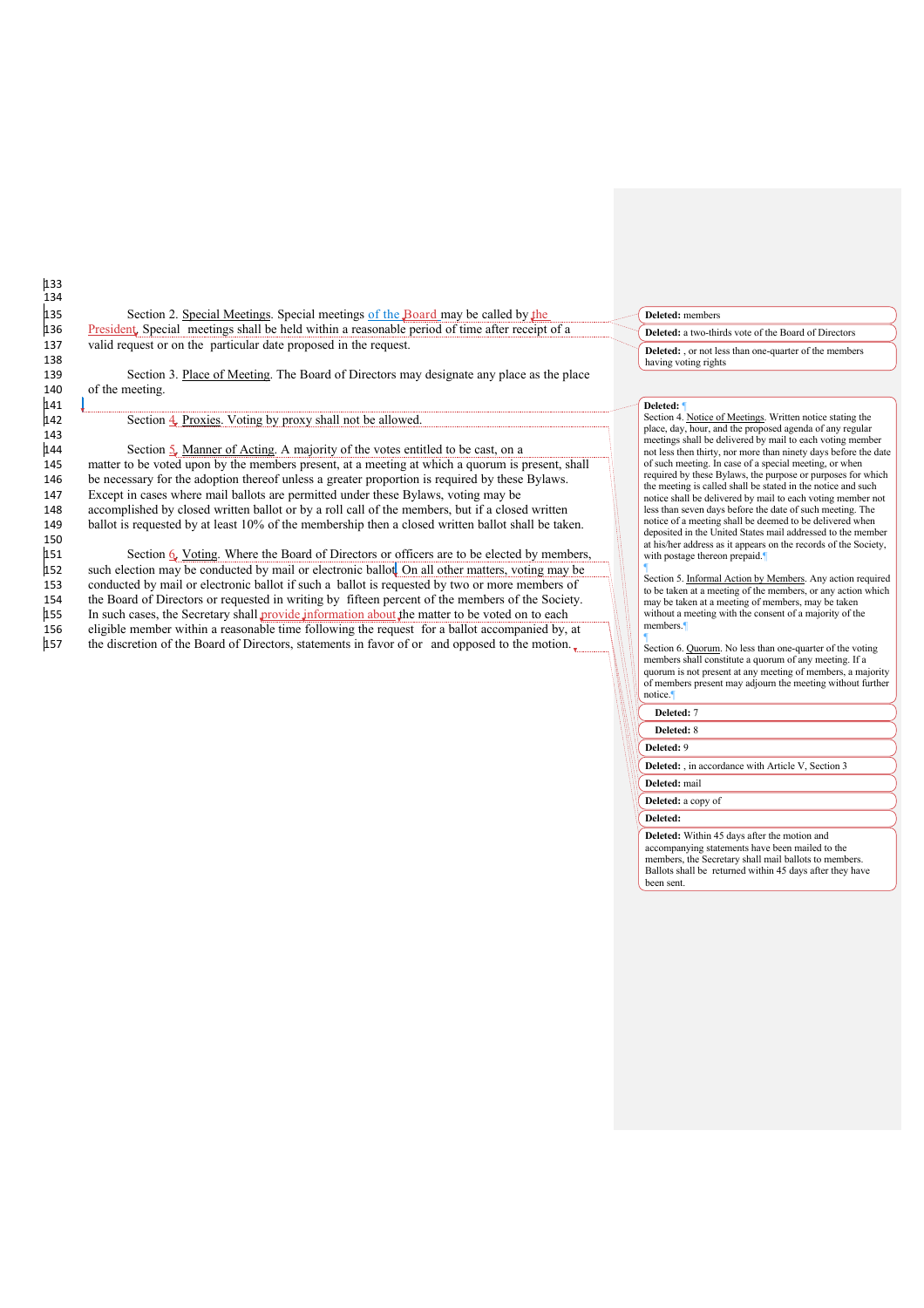# 202 **ARTICLE IV. Board of Directors**

204 Section 1. General Powers. The Board of Directors shall be elected representatives of the members of the Society. The affairs of the Society shall be managed by its Board of Directors, provided, however, that any single disbursement, proposed for the first time, of an amount greater than 50% of the prior year's dues income must first be approved by a majority of the 208 Society's members by a vote in the form of which shall be at the discretion of the Board of 209 Directors not inconsistent with the methods of voting prescribed in these Bylaws. The Board Directors not inconsistent with the methods of voting prescribed in these Bylaws. The Board of Directors shall be authorized to accept gifts on behalf of the Society and may enter into agreements concerning the use of such gifts without further ratification by members of the Society. Any actions taken on behalf of the Society by the Board of Directors in the intervals between meetings of the membership shall not conflict with these Bylaws nor any recorded votes of the membership. The Board of Directors shall be authorized to adopt a set of Policies and Procedures to define the day-to-day operation of the Society, provided that it does not conflict with these Bylaws.

218 Section 2. <u>Number, Tenure and Organization</u>: The number of members of the Board of 219 Directors shall be eleven, plus any Representatives to the APA Council of Representatives to Directors shall be eleven, plus any Representatives to the APA Council of Representatives to 220 which the Society is entitled as a result of the annual APA apportionment ballot. The Board shall 221 include the five officers of the Society, six Members-at-Large, and Representative(s) to the APA 222 Council of Representatives. New Board members shall assume office *during the annual*<br>223 convention of the American Psychological Association of the year they were elected ur convention of the American Psychological Association of the year they were elected unless the 224 Board shall designate some other time. Consecutive service in any one position on the Board of 225 Directors shall be limited to two terms. Incumbents who have served two such terms shall not 225 Directors shall be limited to two terms. Incumbents who have served two such terms shall not 226 then be eligible to serve again in the position they are vacating without at least a year's break in then be eligible to serve again in the position they are vacating without at least a year's break in 227 service.

229 Members-at-Large: There shall be six Members-at-Large, who shall be elected by the 230 membership each for a two-year term. Six member-at-Large positions shall be allocated, one<br>231 each for women, racial/ethnic minorities, sexual and gender minorities, early career 231 each for women, racial/ethnic minorities, sexual and gender minorities, early career<br>232 psychologists, students, and one open position. The student Member-at-Large shall 232 psychologists, students, and one open position. The student Member-at-Large shall be elected by<br>233 the full division membership. The early career psychologist Member-at-Large shall have ECP 233 the full division membership. The early career psychologist Member-at-Large shall have ECF<br>234 status defined by APA policy. The two-year terms shall be staggered so that the terms of two 234 status defined by APA policy. The two-year terms shall be staggered so that the terms of two<br>235 Members-at-Large expire each year. Members-at-Large expire each year.

237 APA Council Representatives: Each year the Society shall elect that number of 238 Representatives to APA Council necessary to fill vacancies created by the ending of terms of 239 incumbent Council Representatives and/or vacancies created by changes brought about by the 240 annual APA apportionment ballot. Consistent with APA Bylaws, any Representative to APA 241 Council must be a Member or Fellow of the Association and are ordinarily elected for a three-242 year term. The Representatives to APA Council shall perform those duties as specified in APA's 243 Bylaws and Association Rules. Representatives to APA Council shall be voting members of the 244 Board of Directors. They shall be responsible for informing the Board of Directors of significant 244 Board of Directors. They shall be responsible for informing the Board of Directors of significant 245 actions taken by APA Council. In the event that apportionment changes and one or more 245 actions taken by APA Council. <u>In the event that apportionment changes and one or more</u><br>246 positions are removed, the most senior member will rotate off. positions are removed, the most senior member will rotate off.

248 Executive Committee: There shall be an Executive Committee comprised of certain  $249$  members of the Board of Directors. The Executive Committee shall be composed of the Of members of the Board of Directors. The Executive Committee shall be composed of the Officers 250 of the Society (President, President251 **Deleted:** as specified in Article VI, Section 1 252 **Deleted:**  253 **Deleted:** on January 1 of each calendar

**Formatted:** Numbering: Continuous

Deleted:

| Deleted: Five                                                                                               |
|-------------------------------------------------------------------------------------------------------------|
| Deleted: M                                                                                                  |
| Deleted: and                                                                                                |
| Deleted: the graduate student                                                                               |
| <b>Deleted:</b> shall have received a doctoral degree within the<br>past five years at the time of election |
| Deleted:                                                                                                    |

| Formatted: Body Text, Right: 0.13"                       |  |
|----------------------------------------------------------|--|
| <b>Deleted:</b> of the                                   |  |
| Commented [TN11]: This sentence is confusing as written. |  |
| Deleted: 1                                               |  |

# 200 201 203 217 228 236 247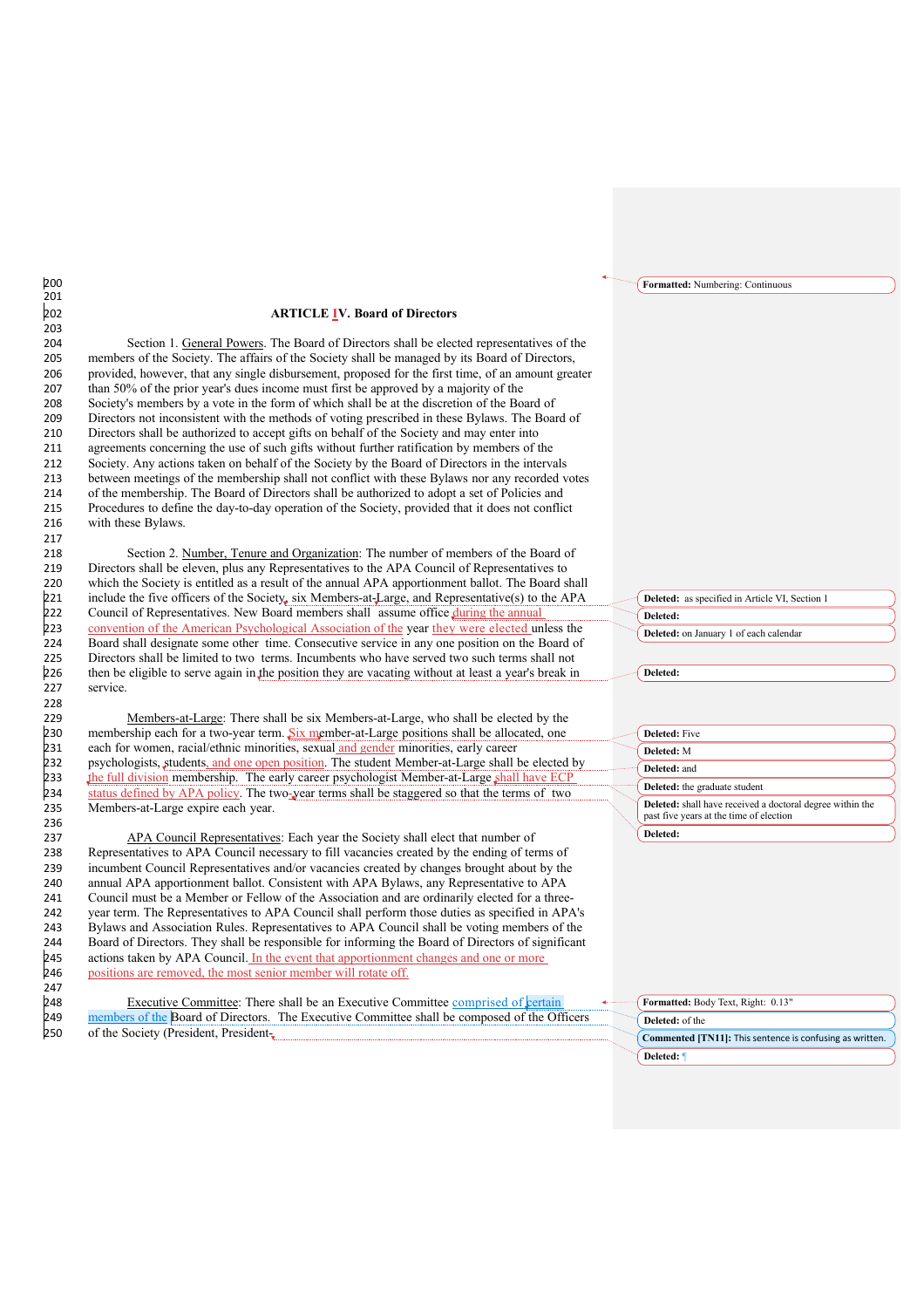266 elect, Past-President, Secretary, Treasurer). The Executive Committee shall conduct such affairs 267 of the Society between meetings of the Board of Directors as may be needed, and may act on 268 matters it deems urgent provided that it does not exceed annual budget allocations or set new 269 policy. Should the Executive Committee declare an emergency requiring immediate action, a 270 mail, email, or telephone ballot may be taken on such emergency matters from the full Board 270 mail, email, or telephone ballot may be taken on such emergency matters from the full Board of 271 Directors. Votes occurring asynchronously (e.g., via email) require a unanimous vote to pass. Directors. Votes occurring asynchronously (e.g., via email) require a unanimous vote to pass.

273 Section 3. <u>Elections</u>. Members of the Board of Directors of the Society shall be elected<br>274 by the voting members of the Society voting in accordance with APA policy for division 274 by the voting members of the Society voting in accordance with APA policy for division 275 elections, Nominations for elected positions on the Board of Directors shall be solicited from 275 elections. Nominations for elected positions on the Board of Directors shall be solicited from the new office for which there is to all be solicited from the Committee on Nominations and Elections for any office for wh 276 membership by the Committee on Nominations and Elections for any office for which there is to 277 be a vacancy in that year. be a vacancy in that year.

279 Section 4. Regular Meetings. One regular meeting of the Board of Directors shall be held 280 without other notice than this Bylaw. At the call of the President, the Secretary shall inform<br>281 Board members of the precise date of the meeting, to be held immediately preceding or duri-Board members of the precise date of the meeting, to be held immediately preceding or during 282 the Society's Annual members meeting. The Board of Directors may provide by resolution the 283 time and place for holding of additional regular meetings of the Board of Directors without time and place for holding of additional regular meetings of the Board of Directors without 284 other notice than such resolution.

286 Section 5. Special Meetings. Special meetings of the Board of Directors may be called by<br>287 or at the request of the President or a majority of the members of the Board. Requests for such 287 or at the request of the President or a majority of the members of the Board. Requests for such 288 meeting shall be made to the President, and such meetings shall be held within a reasonable meeting shall be made to the President, and such meetings shall be held within a reasonable 289 period of time after receipt of request or on the particular date specified in the request. The 290 President shall decide the place of the special meeting or may hold the special meeting by President shall decide the place of the special meeting or may hold the special meeting by 291 means of a conference call or by any means of communication by which all persons<br>292 participating in the meeting are able to communicate with one another. participating in the meeting are able to communicate with one another.

Section 6. Notice. Notice of any special meetings shall be given to the members of the 295 Society at a time and in a manner reasonably calculated to inform members of such meetings. 296 Any Board member may waive notice of any meeting. The attendance of a Board member at any<br>297 meeting shall constitute a waiver of notice for such meeting, except where a Board member meeting shall constitute a waiver of notice for such meeting, except where a Board member 298 attends a meeting for the express purpose of objecting to the transaction of any business because 299 the meeting is not lawfully called or convened. Neither the business to be transacted nor the 300 purpose of any regular or special meeting of the Board of Directors need be specified in the 301 notice of waiver of notice of such meeting, unless specifically required by these Bylaws.<br>302 Meetings of the Board of Directors shall be onen to any member of the Society provided Meetings of the Board of Directors shall be open to any member of the Society provided that, 303 upon a majority vote of the Board, an executive session may be called.

305 Section 7. Quorum. The presence of a majority of the elected members of the Board 306 eligible to vote shall constitute a quorum for the transaction of business at any meeting of the Board.

309 Section 8. Proxies. Proxy voting at any meeting of the Board of Directors shall not be permitted.

312 Section 9. Manner of Acting. The act of a majority of the Directors who are eligible to 313 vote and are present at a meeting at which the quorum is present shall be the act of the Board of 314 Directors, unless the act of a greater number is required by these Bylaws. Directors, unless the act of a greater number is required by these Bylaws.

316 Section 10. Vacancies. Any vacancy occurring in the elected members of the Board of 317 Directors because of death, resignation, disqualification or otherwise, may be filled by 318 appointment by the Board of Directors for the unexpired portion of the term. Resignations shall **Formatted:** Indent: First line: 0.49", Right: 0.18"

**Deleted:** a majority of

## Deleted: by

Deleted: mail ballot sent by APA. The ballot shall be deemed to be delivered when deposited in the United States mail addressed to the member at his/her address as it appears on the records of APA, with postage thereon

**326 prepaid.**<br>326 Each ballot shall contain at least two nominees for any vacancy

## 328 **Deleted:** Members

Deleted: shall be informed of the results in a timely manner. 330 **Deleted:** ¶

 $331$ 

**Deleted:** . All members nominated to stand for election by at least 20% of the members of the Society shall be presented to the members for election in the manner provided for herein. Should fewer than two members be nominated for any office by this process, the Committee on Nominations and Elections shall nominate the necessary number of candidates.

All Officers and members of the Society for the Psychological Study of Men and Masculinity serving at the time of the adoption of these Bylaws shall remain in office until their regular terms expire.

Deleted: or 15% of the members of the Society.

## **Deleted:** in writing

## **Deleted:** telephone

**Deleted:** Notice of any regular meetings of the Board of Directors shall be given to the members of the Society at least 30 days prior to such meetings in the manner prescribed in Article IV, Section 4.

**Deleted:** Notice to members of the Board of any special meeting of the Board of Directors shall be given at least thirty days previous thereto by written notice delivered personally or sent by mail to each 354 ¶

355 ¶ Board member at his/her address as shown by the records of the Society or twenty days previous thereto by oral notice delivered by telephone. If mailed, such notice shall be deemed to be delivered when deposited in the United States mail in a sealed envelope so addressed, with postage thereon prepaid. If notice be given by telephone, such notice must be communicated personally.

> **Deleted:** ; but if less than a majority of the Board members eligible to vote are present at said meeting, those present may adjourn the meeting from time to time without further notice until a quorum is present, when any business may be transacted that may have been transacted at the meeting as originally called.

**Formatted:** Indent: First line: 0.49", Right: 0.18", Line spacing: Multiple 1.01 li 369 **Deleted:** ¶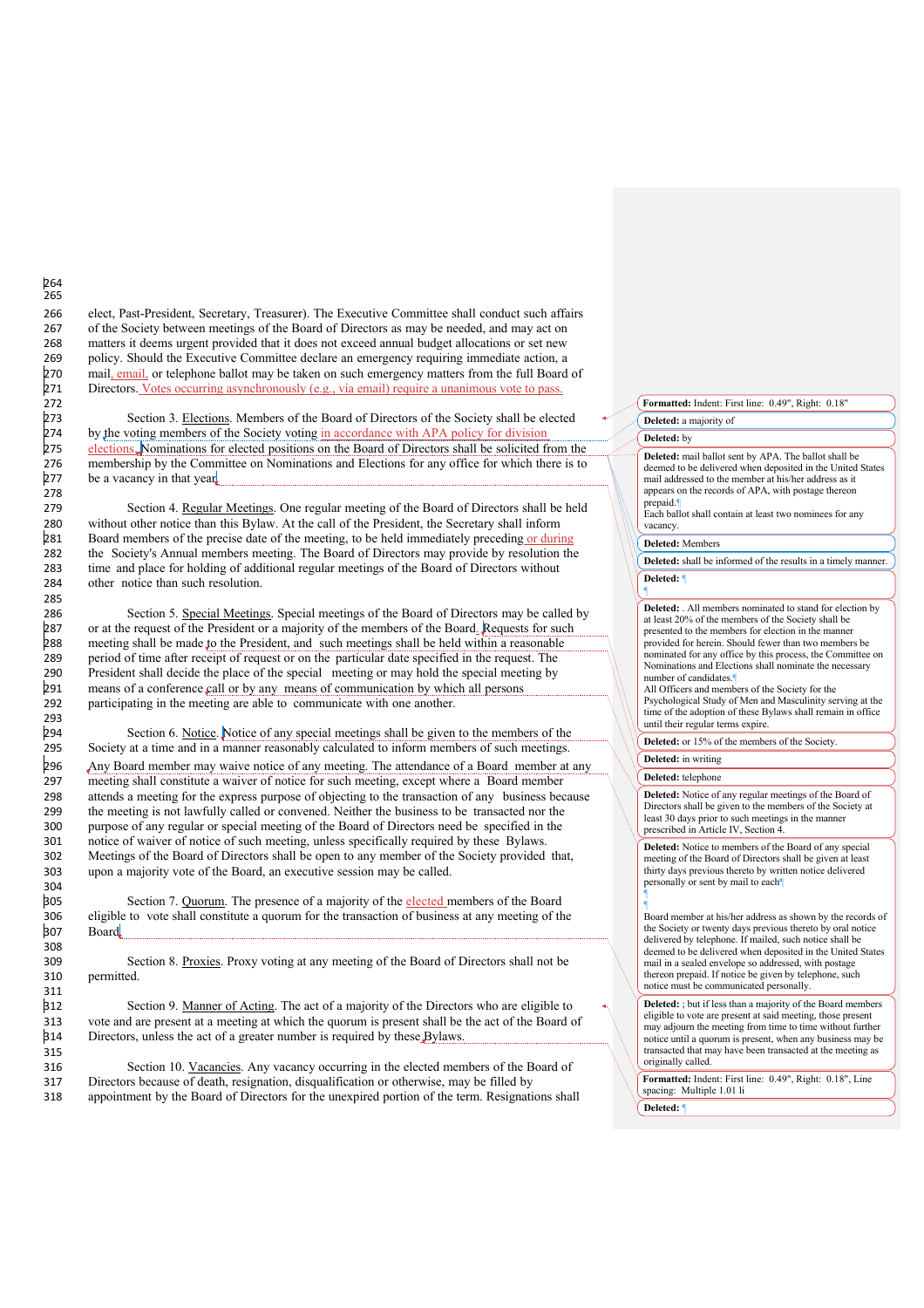| 370 | be in writing and addressed to the President. |
|-----|-----------------------------------------------|
| 371 |                                               |
| 372 | Section 11. Removal. The Board of I           |

372 Section 11. <u>Removal</u>. The Board of Directors, by affirmative vote of two-thirds of all its members, may remove a member of the Board for cause after an appropriate hearing. members, may remove a member of the Board for cause after an appropriate hearing.

374<br>375 Section 12. Compensation. Members of the Board of Directors as such shall not receive 376 any compensation for their services, but by resolution of the Board, reasonable expenses of 377 attendance, if any, may be allowed for attendance at each regular or special meeting of the E 377 attendance, if any, may be allowed for attendance at each regular or special meeting of the Board<br>378 or of the members. or of the members.

379<br>380 380 Section 13. Informal Action by Board of Directors. Any action required by law to be 381 taken at a meeting of the Board of Directors, or any action which may be taken at a meeting of taken at a meeting of the Board of Directors, or any action which may be taken at a meeting of

Deleted: , but nothing herein contained shall be construed to preclude any Board member from serving the Society in<br>any other capacity and receiving reasonable compensation<br>therefore.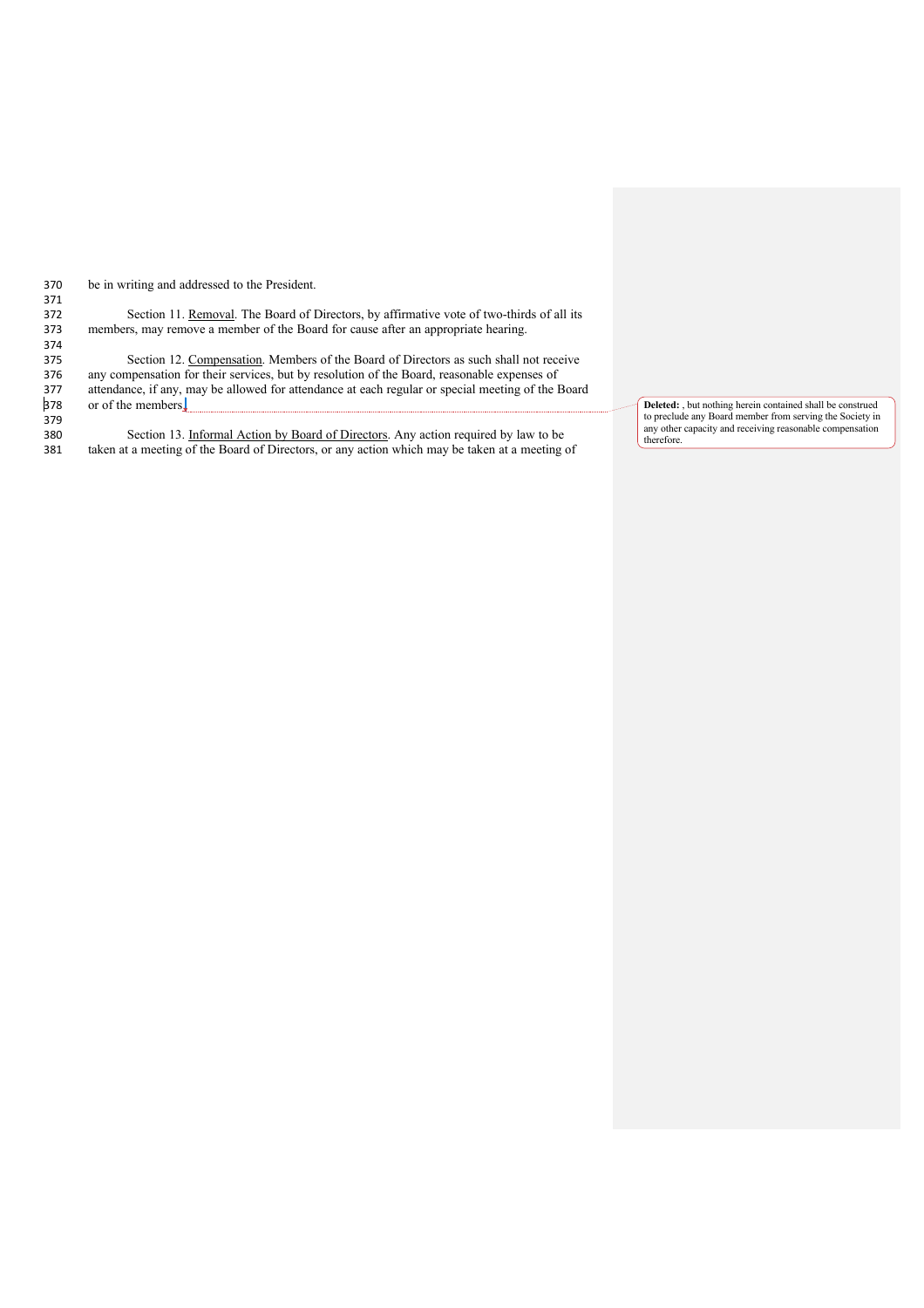388 the Board of Directors, may be taken without a meeting if a consent in writing, setting forth the 389 action so taken, shall be signed by all members of the Board of Directors.

391 Section 14. Parliamentary Authority. Except as otherwise specified in these Bylaws, the 392 parliamentary authority for the Society shall be the latest edition of Keesey's *Modern* 393 *Parliamentary Procedure*.

## 395 **ARTICLE V. Officers**

397 Section 1. Officers. The officers of the Society shall be a President, President-Elect, Past and a Secretary No two offices shall be held by the same person Detailed President, Treasurer, and a Secretary. No two offices shall be held by the same person. Detailed 399 responsibilities for each position are located in the Division 51 Governance Handbook.

401 Section 2. <u>Election and Term of Office</u>. The officers of the Society shall be elected by<br>402 voting members of the Society consistent with APA policy and procedures. Each officer shall voting members of the Society consistent with APA policy and procedures. Each officer shall 403 hold office until their successor shall have been duly elected and shall have qualified. Newly elected officers shall assume office on the first day of the annual convention of the American 404 elected officers shall assume office on the first day of <u>the annual convention of the American</u><br>405 Psychological Association of the year they were elected unless the Board shall designate son 405 Psychological Association of the year they were elected unless the Board shall designate some other time. other time..

408 Section 3. President. The President shall be a Member or Fellow of the Society who has<br>409 just completed their term of office as President-Elect, and shall serve for one year. just completed their term of office as President-Elect, and shall serve for one year.

411 Section 4. President-Elect. The President-Elect shall be a Member or Fellow of the Society, 412 elected for a term of one year.

414 Section  $\frac{5}{2}$  Past President. The Past President shall be the most recently retired president 415 and shall serve for one year as a member of the Board of Directors with vote. They must also 415 and shall serve for one year as a member of the Board of Directors with vote. They must also retain their APA membership while holding this office. retain their APA membership while holding this office...

Section 6. Treasurer. The Treasurer shall be a Member or Fellow of the Society, and shall 419 serve for two years. If required by the Board of Directors, the Treasurer shall give a bond for the  $\frac{1}{20}$  faithful discharge of their duties in such sum and with such surety or sureties as the Board of 420 faithful discharge of their duties in such sum and with such surety or sureties as the Board of 421 Directors shall determine. Directors shall determine.

Section 9. Secretary. The Secretary shall be a Member or Fellow of the Society, and shall 424 serve for two years.

426 Section 10. Compensation. Officers as such shall not receive any compensation for their 427 services, but by resolution of the Board of Directors, reasonable expenses, if any, may be 428 allowed for attendance at each regular or special meeting of the Board or the members allowed for attendance at each regular or special meeting of the Board or the members

## 430 **ARTICLE VI. Committees**

432 Section 1. Committees of the Board of Directors. The Board of Directors, by resolution<br>433 adopted by a majority of the Board, may delegate such nowers to committees as it deems proper adopted by a majority of the Board, may delegate such powers to committees as it deems proper, except that no committee shall have the authority of the Board of Directors in reference to amending, altering or repealing the Bylaws; electing, appointing, or removing any member of any such committee or any Board member or officer of the Society; adopting a plan of merger or adopting a plan of consolidation with another Society; authorizing the sale, lease, exchange or mortgage of all or substantially all of the property and assets of the Society; authorizing the voluntary dissolution of the Society or revoking proceedings therefor; adopting a plan for the distribution of the assets of the Society; or amending, altering, or repealing any resolution of the

**Formatted:** Numbering: Continuous

## 441 **Deleted: I**

442 **Deleted:** e

**Formatted:** Body Text, Right: 0.18", Space Before: 0 pt, Line spacing: Multiple 1.01 li

**Deleted:** written ballot by

**Deleted:** the provision of Article V, Section 3.

445 **Deleted:** his/her

**Deleted:** the calendar year following the year of their election ..

# 448 **Deleted:** ¶

**Deleted:** Officers of the Society for the Psychological 5111111 Find Study of Men and Masculinity serving at the time of the adoption of these Bylaws shall remain in office until their regular terms expire.

**Deleted:** Section 3. Vacancies. A vacancy in any office because of death, resignation, removal, disqualification or otherwise, may be filled by the Board of Directors for the unexpired term as provided in Article V, Section 10.  $M/$   $\blacksquare$ 

 $\frac{488}{100}$  Section 4. <u>Removal</u>. The Board of Directors, by affirmative vote of two-thirds of all its members, may remove any officer for cause after an appropriate hearing.  $\perp$   $\Box$ 

## Deleted: 5

463 **Deleted:** his/her

# 464 **Deleted:** e

**Deleted:** The President shall be the chairperson of the Board of Directors and the principal executive officer of the Society and shall in general supervise and control all of the business and affairs of the Society. He/She shall not vote except when needed to break a tie. He/She shall preside at FIFE CHER TO THE RETAILED THE CHER CHER PLASS OF THE RETAIL PROPERTY. members, or if absent, shall previously designate a member of the Board of Directors to fulfill his/her responsibilities in the event that the President-elect is also absent. He/she may sign any contract, or other instruments which the Board of 554 Directors has authorized to be executed. He/She shall, with the advice and consent of the Board of Directors, appoint the Chairs of the Publications Committee, the Program

**Formatted:** Indent: Left: 0", First line: 0.5"

# Deleted: 6 **Deleted:** e

| Deleted: t                                                   |                                                                       |    |  |
|--------------------------------------------------------------|-----------------------------------------------------------------------|----|--|
| Deleted: e                                                   |                                                                       |    |  |
|                                                              | <b>Deleted:</b> The President-elect shall be a member of the  [2]     |    |  |
| Deleted: 7                                                   |                                                                       |    |  |
| Deleted: The Past President shall also serve as Chair of the |                                                                       |    |  |
| <b>Deleted:</b> 8                                            |                                                                       |    |  |
| Deleted: his/her                                             |                                                                       |    |  |
|                                                              | Deleted: He/She shall have charge and custody of and be [4]           |    |  |
|                                                              | Deleted: The Secretary shall keep the minutes of the                  | 15 |  |
|                                                              | <b>Deleted:</b> ; but nothing herein contained shall be construed $6$ |    |  |
|                                                              | <b>Deleted: I</b>                                                     |    |  |
|                                                              | Formatted: Indent: Left: 0", First line: 0.5"                         |    |  |
| Deleted: 1                                                   |                                                                       |    |  |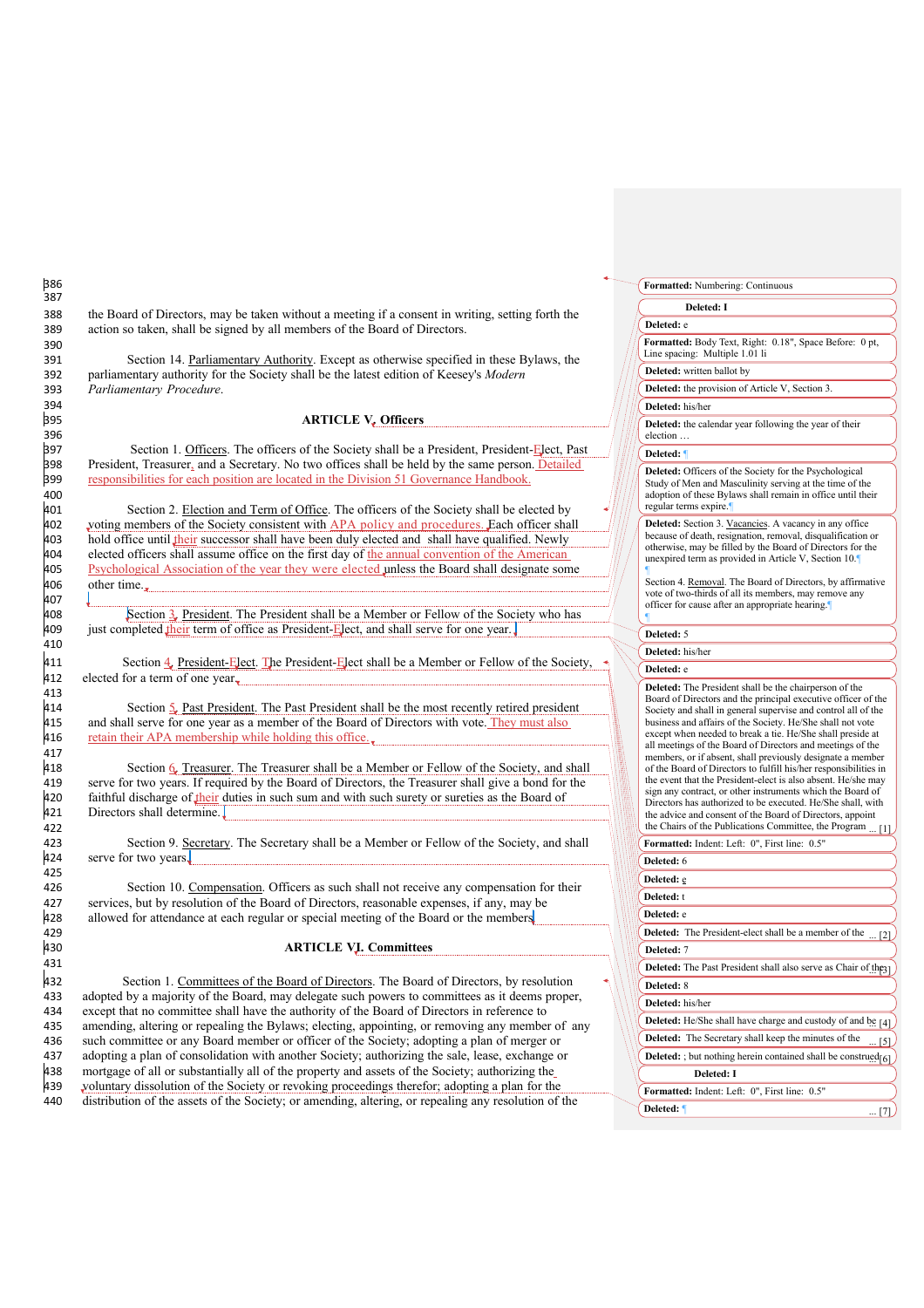557 Board of Directors which by its terms provides that it shall not be amended, altered, or repealed 558 by such committee or task group. The delegation of authority to a Committee shall not operate to relieve the Board of Directors or any individual of any responsibility imposed upon it or him/her 559 relieve the Board of Directors, or any individual, of any responsibility imposed upon it or him/her<br>560 by law. by law.

562 Section 2. The Board of Directors may from time to time create and terminate committees, task forces, work groups and liaisons as it deems necessary for the conduct of other Society business. A list of standing and ad hoc committees and special interest groups, including detailed information about roles and responsibilities, are available in the Division 51 Governance Handbook.

568 Section 3. Term of Office. Each member of a committee shall continue as such until the term of office, as designated by the Board of Directors, has been completed and until their 569 term of office, as designated by the Board of Directors, has been completed and until *their*<br>570 successor is appointed, unless the committee shall be sooner terminated, or unless such me 570 successor is appointed, unless the committee shall be sooner terminated, or unless such member<br>571 be removed from such committee by two-thirds vote of the Board, or unless such member shall be removed from such committee by two-thirds vote of the Board, or unless such member shall 572 cease to qualify as a member thereof, or unless otherwise provided by these Bylaws.

574 Section 4. Chairperson. Committee Chairs are appointed by the President with 575 the advice and consent of the Board of Directors, and serve at the pleasure of the Pres the advice and consent of the Board of Directors, and serve at the pleasure of the President. Each 576 Chairperson's term of office expires at the end of the President's term, and Chairpersons must be 577 reappointed or replaced by the next President. The Chair of any committee shall vote only in the case of a tie case of a tie.

## 582 **ARTICLE VII. Assessments**

Section 1. Annual Assessment. The Board of Directors may determine from time to time 585 the amount of the annual assessment payable to the Society by members. In the event that 586 additional revenues are required during a fiscal year, the Board of Directors may request 586 additional revenues are required during a fiscal year, the Board of Directors may request<br>587 ratification for a special assessment from a majority of members voting by electronic or 587 ratification for a special assessment from a majority of members voting by electronic or mail<br>588 ballot. ballot.

Section 2. Default and Termination of Membership. Non-payment of dues can result 591 in termination of membership.

# 593 **ARTICLE VIII. Amendment to Bylaws**

595 These Bylaws may be altered, amended or repealed and new Bylaws may be adopted by a 596 two-thirds vote of the members responding by mail or electronic ballot. Amendments may be 597 proposed by a majority of the Board of Directors or by a petition submitted to the Secretary and 598 signed by 20% of the members of the Society in good standing. All amendments must be consistent with APA Bylaws. Mail ballots on Bylaws amendments shall be deemed to be 599 consistent with APA Bylaws. Mail ballots on Bylaws amendments shall be deemed to be 600 delivered when deposited in the United States mail addressed to the member at their addr 600 delivered when deposited in the United States mail addressed to the member at their address as it  $\frac{601}{100}$  appears on the record of the Society, with postage thereon prepaid. Such ballots shall be returned appears on the record of the Society, with postage thereon prepaid. Such ballots shall be returned 602 within thirty days of that date. If approved, the amendments would take effect on the date 603 specified on the ballot.

## **Formatted:** Right: 0.14"

**Deleted: Publications Committee**. The Publications Committee shall consist of the Committee Chairperson, three other members, and Editors on the Society's publications (as Ex- officio members without vote). The  $\ell$   $\Box$  Chairperson shall be appointed by the President with the advice and consent of the Board of Directors. The members shall be nominated by the Chairperson and appointed by the Board of Directors. They shall serve for terms of three years and shall be eligible to succeed themselves for one additional term, with one member retiring and being replaced each year. Initial appointment for one member shall be for one year, for one other member for two years and for one other member for three years, with such designation at the discretion of the Board of Directors. It shall be the duty of the Publications Committee to recommend publications policies and ventures to the Board of Directors and to supervise the publication of such 851 newsletters, articles, books, media series or other publications efforts as the Board shall choose to sponsor. **853 PM** 

Section 3. Program Committee. The Program Committee shall consist of the Committee Chairperson and three other<br>members. The Chairperson shall be appointed by the **Breadent with the advice and consent of the Board of** Directors. The members shall be nominated by the Chairperson and appointed by the Board of Directors. They shall serve for terms of three years and shall be eligible to succeed themselves for one additional term, with two members retiring and being replaced each year. Initial appointment for one member shall be one year, for one other member for two years, and for one other member for three years, with such designation at the discretion of the. [8]

| $\ldots$ [9]                                                                                                                                                                         |
|--------------------------------------------------------------------------------------------------------------------------------------------------------------------------------------|
| Deleted: 10                                                                                                                                                                          |
| Formatted: Indent: Left: 0", First line: 0"                                                                                                                                          |
| Deleted: his/her                                                                                                                                                                     |
| Deleted: 11                                                                                                                                                                          |
| Deleted: 1<br>Section 12. Quorum. Unless otherwise provided in the<br>resolution of the Board of Directors designating a committeent                                                 |
| Deleted: Section 13. Rules. Each committee may adopt<br>rules for its own government not inconsistent with these<br>Bylaws or with rules adopted by the Board of Directors, [11]     |
| Deleted: ARTICLE VIII. Contracts, Checks,<br><b>Deposits and Funds</b><br>[12]                                                                                                       |
| Deleted: XII                                                                                                                                                                         |
| Deleted: www.www.www.Section Break (Next Page) www.www.www.ww                                                                                                                        |
| Deleted: 1<br>Section 2. Payment of Assessment. The Assessment shall be<br>payable in advance on the first day of the membership year <sub>31</sub>                                  |
| Deleted: 3                                                                                                                                                                           |
| Deleted: When any member shall be in default in payment<br>of the assessment for a period of twelve months from the<br>beginning of the fiscal year or period for which such<br>[14] |
| Deleted: 1<br><b>ARTICLE XIII. Waiver of Notice</b>                                                                                                                                  |
| $\lfloor 15 \rfloor$                                                                                                                                                                 |
| <b>Deleted: XIV</b>                                                                                                                                                                  |
| Deleted: his/her                                                                                                                                                                     |